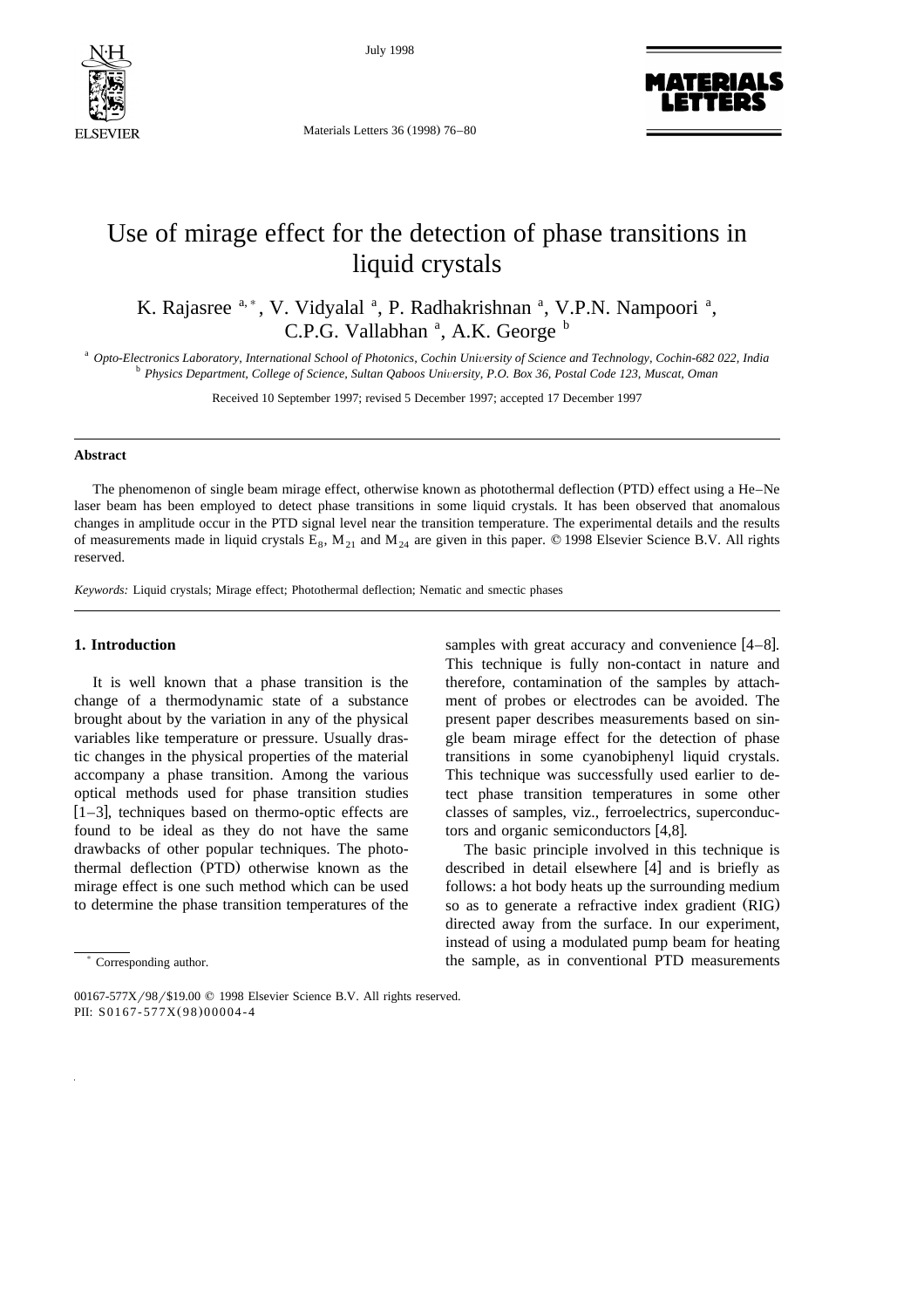$[5-7]$ , an electrical heating element is used to heat the sample thereby generating the RIG. A laser beam (probe beam) propagating normal to the RIG and parallel to the hot surface suffers deflection from the original beam path (mirage effect) as it is made to pass through the region above the sample surface. The amount of deflection is a function of the magnitude of the RIG in the vicinity of that surface and this in turn will depend on various thermal parameters of the sample as well as the distance between the sample surface and the detector along with the relevant geometrical factors. The magnitude of the beam deflection can be measured using a position sensitive detector (PSD). As the thermal properties of a sample undergo drastic variation at the phase transition temperature it is bound to affect the deflection signal in a measurable way due to the consequential change produced in the RIG.

## **2. Determination of the phase transition temperature in liquid crystal**

A liquid crystal exhibits properties intermediate between a crystalline solid and an isotropic liquid. It is highly anisotropic in some of its properties with a certain degree of fluidity. An exceptional variety of phase transitions is characteristic of the liquid crystalline state.

The study of phase transitions occurring in liquid crystals is very important from a fundamental as well as a practical point of view. Due to the unique behaviour of some of the phases exhibited by liquid crystals, these materials have been the subject of extensive theoretical and experimental studies. Most of the liquid crystals do not melt directly from the crystalline state to the isotropic liquid  $[9,10]$ . Instead, they pass through an intermediate phase called a mesophase. In such case, two or more transitions are involved: one at a lower temperature, a transition from crystalline solid to the mesophase, followed by a transition from one type of mesophase to another mesophase or to an isotropic liquid at a higher temperature.

Commonly, phase transitions in which liquid crystalline phases participate are observed using optical microscopy. But in some cases, the optical texture of the liquid crystalline phases show minimum differ-

ence so that it is difficult or impossible to distinguish different phase types by microscopic observations. A more objective and detailed study of phase transitions can be performed by calorimetric investigations. In most cases, differential scanning calorimetry (DSC) is used, but in some cases, adiabatic calorimetry or differential thermal analysis (DTA) are used. We describe in this paper yet another method which is simpler and more convenient to use than the conventional methods to detect phase transitions in liquid crystals.

## **3. Experimental set-up**

The schematic diagram of the experimental set-up utilizing a single beam mirage effect is shown in Fig. 1. A chopped laser beam with a Gaussian cross-section (half power beam width  $= 0.84$  mm) from a stabilized 5-mW He–Ne laser is made to pass the heated sample surface at a grazing distance of 0.42 mm. The sample is enclosed in a chamber with appropriate windows to avoid air convection which may cause erratic fluctuations of the probe beam. The specimen, in the form of a film of liquid crystal with a free surface, is in contact with a sample holder which is heated by an electrical heating element (cartridge type) attached to a temperature controller.

The PSD consists of a step index multimode optical fiber with a core diameter of 80  $\mu$ m (cladding 120  $\mu$ m) with a polished tip and coupled to an



Fig. 1. Schematic diagram of the experimental set-up using the single beam method.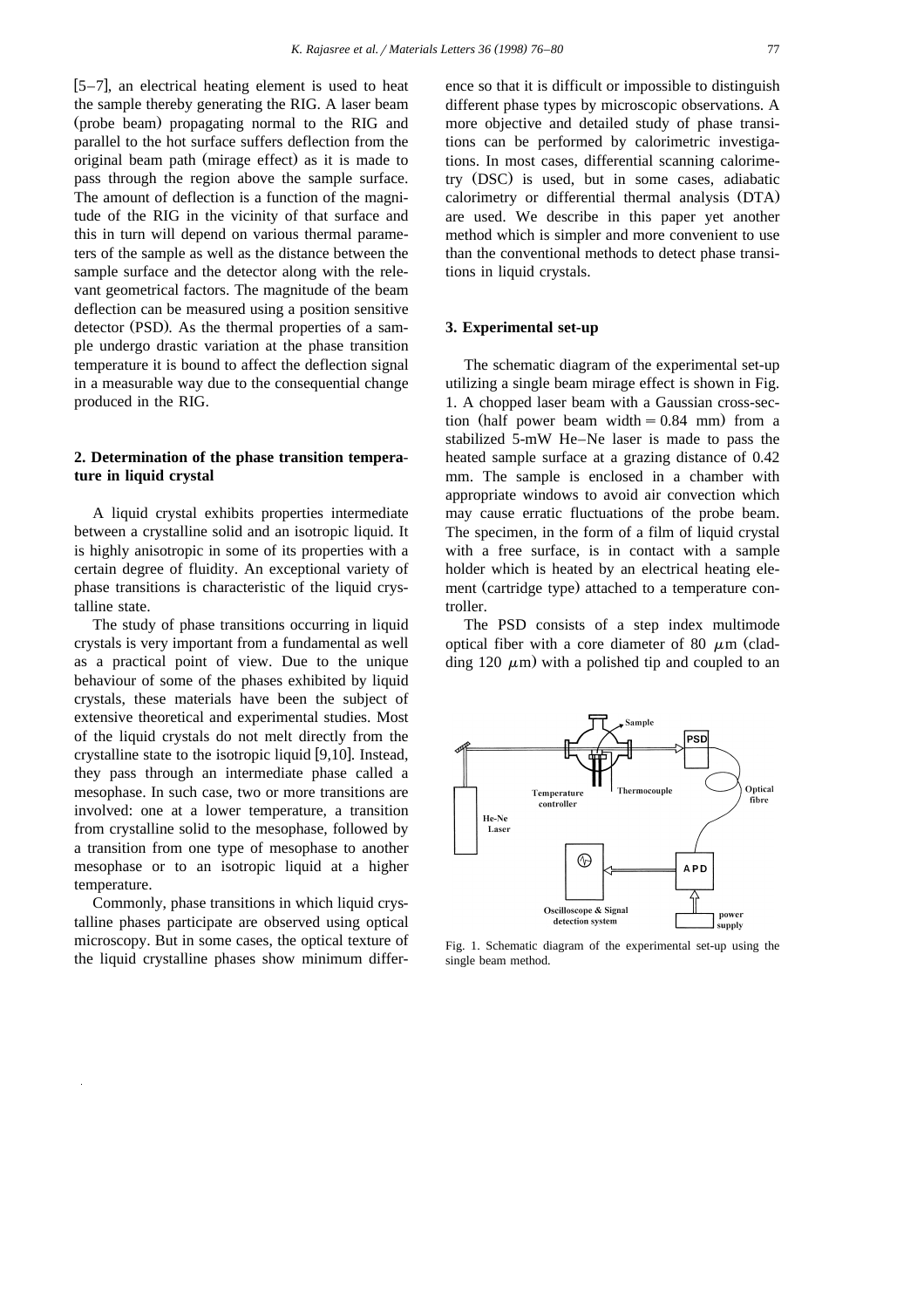

Fig. 2. The plot of the signal vs. temperature for the heating element. ( $\bullet$  Heating;  $\bullet$  Cooling).

avalanche photo diode (Thorn EMI Si APD type S30500) at the other end. The output of the APD is monitored across an appropriate load resistance using a digital AC voltmeter. The fiber tip is mounted on an XYZ translator. Initially, at room temperature, the chopped probe beam is adjusted to fall on the polished tip of the fiber to get a maximum signal  $(v_0)$  from the APD detector corresponding to the center of the beam. As the sample is heated, (at a rate of  $\sim 0.5^{\circ}C/\text{min}$  the probe beam gets deflected and the PSD output  $(v<sub>i</sub>)$  is reduced. The difference  $(v_0 - v_1)$  is taken as the deflection signal. A plot of deflection signal vs. temperature in the case of the sample holder itself is given in Fig. 2. The temperature of the heated surface is measured using a thermocouple. As the rate of heating is small, the lag in the thermocouple reading is not appreciable for thin samples.

## **4. Results and discussion**

The cyanobiphenyl liquid crystals used here as specimens are  $E_8$ ,  $M_{21}$  and  $M_{24}$  (BDH Chemicals). This class of liquid crystals are known to be more stable than most other liquid crystals and as a result they are less likely to undergo chemical changes during use and accumulate impurities [10]. Measure-

ments were carried out in the nematic  $(N)$ , smectic  $A(S_A)$  and isotropic *(I)* phases of these samples and reproducible results were obtained in each case. The  $S_A - N$ , *N*–*I* transition temperatures  $(T_{AN}$  and  $T_{NI}$ ) and the melting temperature  $(T_M)$  of these samples were also studied using the present single beam mirage set-up. Figs. 3–5 display the mirage signal amplitude as a function of temperature for  $E_8$ ,  $M_{21}$ and  $M_{24}$ , respectively. Transitions are indicated by clear and sharp variations in the deflection signal amplitude at different temperatures. This anomalous behaviour in the signal obviously arises due to the rapid change in thermal parameters like specific heat and thermal conductivity of the material during phase transitions.

The following transition temperatures are observed on heating:

E<sub>8</sub>: Nematic 
$$
\rightarrow
$$
 T<sub>NI</sub> = 70.0°C Isotropic liquid,  
\nM<sub>21</sub>: Crystal  $\rightarrow$  T<sub>M</sub> = 55.0°C  
\nNematic  $\rightarrow$  Isotropic liquid,  
\nM<sub>24</sub>: Crystal  $\rightarrow$  Isotropic liquid,  
\nM<sub>24</sub>: Crystal  $\rightarrow$  S<sub>M</sub> = 54.0°C  
\nNematic  $\rightarrow$  S<sub>NI</sub> = 80.5°C  
\nNematic  $\rightarrow$  Isotropic liquid.

Note that  $T_M$  for  $E_8$  is not reported here since  $E_8$ is a room temperature liquid crystal which melts much below room temperature to form a nematic phase. The phase transition temperatures determined using the present technique agree well with those reported earlier  $[11,12]$ . Samples which do not undergo any phase transition do not exhibit any anomalous variation in the signal amplitude in this temperature region (Fig. 2). The two separate curves in Figs. 3–5 correspond to the data when the sample is heated and cooled. There is a slight displacement between the heating and cooling curves due to the thermal effect of the substrate in which the sample was kept. It does not have any physical significance with respect to the properties of the sample. The hysteresis phenomenon which is typical for most ferroelectric crystals is also observed on cooling the heated sample as is clear from Figs. 3–5.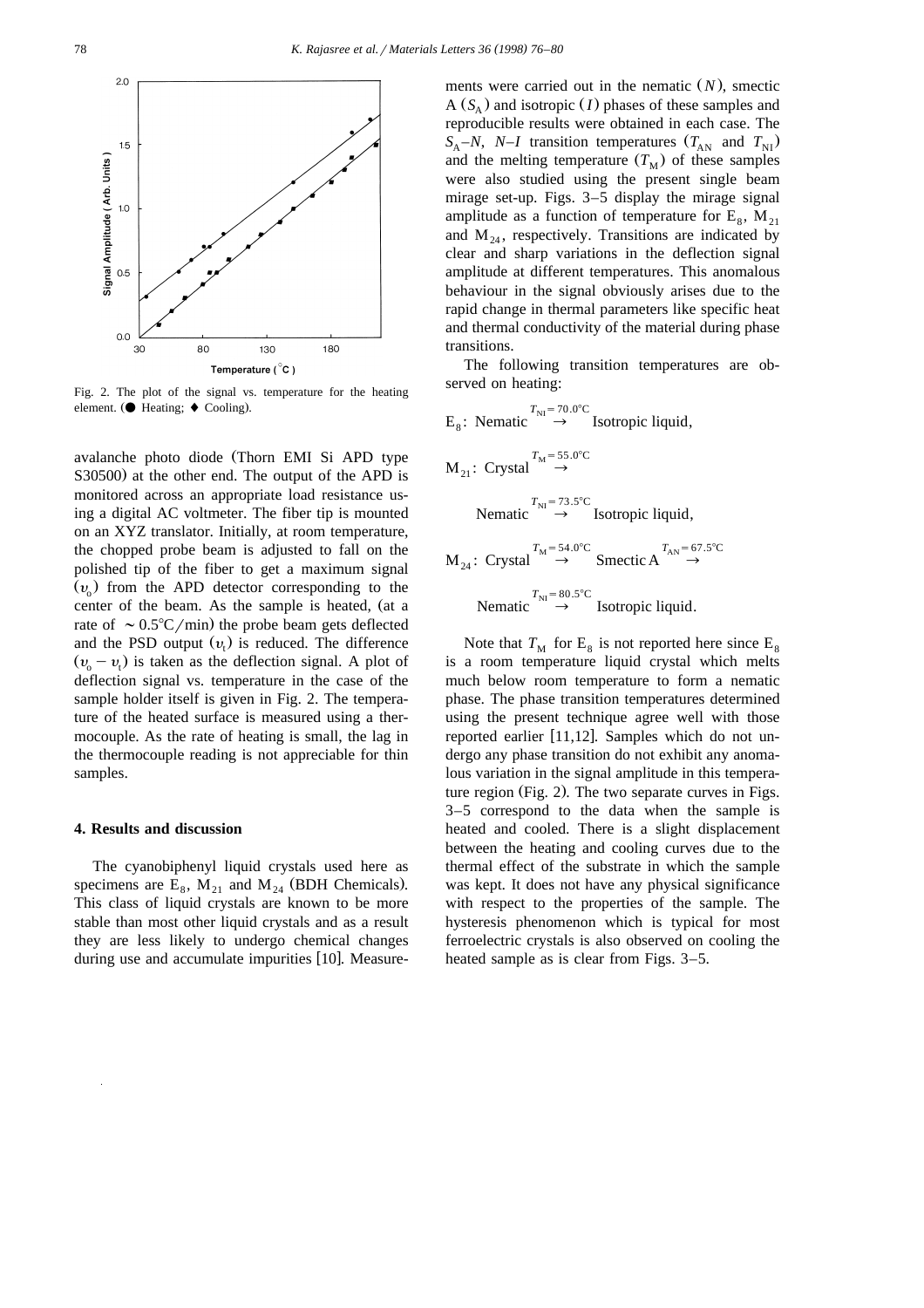

Fig. 3. The plot of the signal vs. temperature for liquid crystal  $E_8$ .  $T_{\text{NI}} = 70.0^{\circ}\text{C}$  ( $\bullet$  Heating;  $\bullet$  Cooling).

In many cases, the transition from crystalline to liquid crystalline state can be super cooled, i.e., the liquid crystalline phase may exist as a metastable phase below the melting temperature. For the transition from isotropic liquid to liquid crystal as well as for transitions between several liquid crystalline phases, super cooling (or over heating) effects are in general not observed. As expected, at the nematic– isotropic transition temperature,  $T_{\text{NI}}$ , a maximum in



Fig. 4. The plot of the signal vs. temperature for liquid crystal  $M_{21}$ . *T*<sub>M</sub> = 55.0°C, *T*<sub>NI</sub> = 73.5°C (● Heating; ◆ Cooling).



Fig. 5. The plot of the signal vs. temperature for liquid crystal  $M_{24}$ .  $T_M = 54.0^{\circ}C$ ,  $T_{AN} = 67.5^{\circ}C$ ,  $T_{NI} = 80.5^{\circ}C$  ( $\bullet$  Heating;  $\bullet$ Cooling).

amplitude is observed precisely at the same temperature for both heating and cooling (Figs.  $3-5$ ). On the other hand, super cooling occurs in the nematic phase below the melting point  $T<sub>M</sub>$  and solidification occurs at a lower temperature. It is obvious from Fig. 4 that the liquid crystal has changed to solid phase  $\sim$  5°C below  $T_M$ .

With respect to the large variety of phase transitions in liquid crystals, the matter of determining their nature (i.e., first or second order) arises. It is known that melting as well as *N*–*I* transitions in liquid crystals are first order in nature with occurrence of relative changes in several thermal parameters. At the *N*–*I* transition, however, these quantities are usually an order of magnitude smaller than those at the melting point  $[13]$ . This is apparent from Figs. 4 and 5 where the signal amplitude is smaller in magnitude at  $T_{\text{NI}}$  than that observed at the  $T_{\text{M}}$ . The  $S_A - N$  transition has recently been the subject of a large number of investigations, the main reason being that it can be a first or second order transition. According to the microscopic theory of McMillan [14], the phase transition  $S_A - N$  can be first as well as second order depending on the ratio  $T_{AN}/T_{NI}$ . When this ratio is  $\langle 0.87, S_A-N \rangle$  should become second order. In the present case for  $M_{24}$ ,  $T_{AN}/T_{NI}$  $=0.84$  which indicates that the transition is second order. However, the ratio is very close to that re